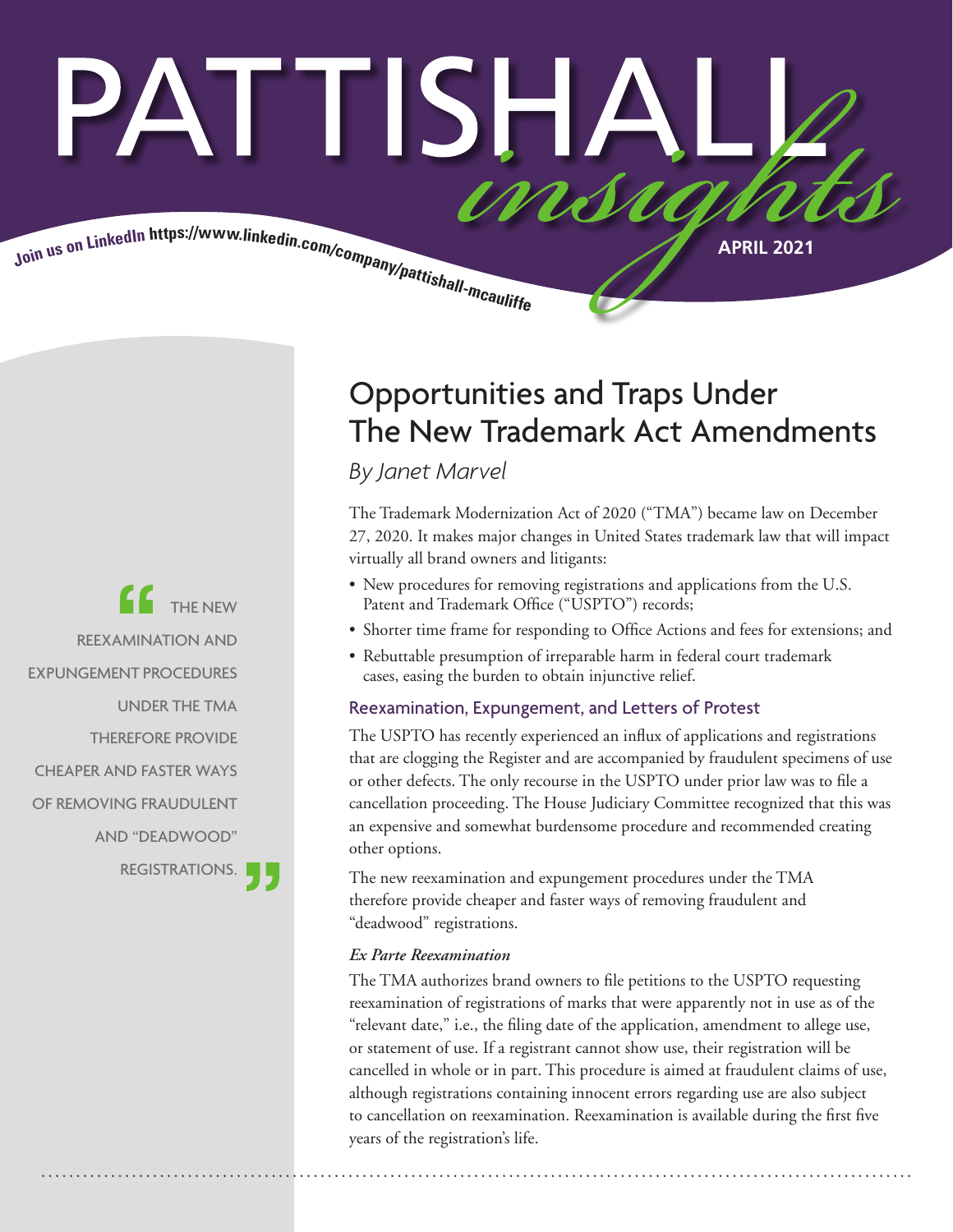#### *Ex Parte Expungement*

Any person may file a petition to expunge a registration on the basis that the mark has *never* been used in commerce as to some or all of the goods in the registration. Ex parte expungement is available between 3 and 10 years after a registration issues and is geared toward removing from the Register registrations obtained by foreign parties under the Madrid Protocol or the Paris Convention. Applicants under either the Protocol or the Convention can obtain registrations without having to prove use, but those registrations become vulnerable to a presumption of abandonment after three years. Expungement provides a way to remove the registrations from the Register other than a cancellation.

A petitioner for either reexamination or expungement must aver that it has conducted a "reasonable investigation" to determine that the mark was not in use on a "relevant date" or was never in use, and provide supporting evidence and a fee.

If the USPTO determines that the petition meets its requirements, the registration will be examined in much the same way as for an application, and the registrant will have an opportunity to provide evidence of use. The USPTO Director may also institute reexamination or expungement proceeding *sua sponte.*

The USPTO is required to promulgate rules for the new reexamination and expungement procedures, including explaining what will constitute a "reasonable investigation," which will go into effect on or before December 27, 2021.

#### *Letters of Protest*

A "Letter of Protest" is an ex parte submission of evidence by interested third parties during the application examination process, notifying the USPTO of information that may affect the registrability of the applied-for mark. The TMA has codified this previously informal process, and now provides the Director with two months to review evidence submitted via a Letter of Protest. The USPTO is also required to promulgate regulations as to how to consider the evidence. It is also likely to establish a fee for filing a Letter of Protest.

THE TMA ESTABLISHES MUCH NEEDED CERTAINTY WITH RESPECT TO THE BURDEN OF PROVING IRREPARABLE HARM IN TRADEMARK LITIGATION.

## Shortened Office Action Response Times, More Fees

Under the current law and practice, applicants have six months to respond to Office actions (communications from the USPTO refusing registration or requiring changes to an application). Under the TMA, the Office can shorten the response period to as little as two months. Applicants may request extensions up to six months on payment of a fee.

#### Restoration of the Presumption of Irreparable Harm

Before 2006, when considering whether to grant injunctive relief in trademark cases, most courts presumed irreparable harm upon a showing of likelihood of confusion. That changed when the Supreme Court decided a patent case, *eBay, Inc. v. MercExchange L.L.C.*, 547 U.S. 338 (2006). Before *eBay*, the Federal Circuit's rule was to grant permanent injunctions in patent infringement cases absent "exceptional circumstances." Hence, once a plaintiff won on the merits, the irreparable harm factor was presumed. Some but not all, courts began to apply *eBay* in trademark cases, abandoning the presumption of irreparable harm. This created a circuit split. The TMA resolved the split, restoring the presumption of irreparable harm in trademark cases, and reducing the evidentiary burden on brand owners seeking injunctive relief.

#### *Next Steps*

The TMA provides new, and likely very effective, opportunities to attack applications and wrongfully obtained registrations that may block your mark's registration. It also establishes much needed certainty with respect to the burden of proving irreparable harm in trademark litigation.

The TMA also contains some traps for the unwary. The wise applicant will tighten its record-keeping on use of the mark for each item in its application upon filing a usebased application or submitting a Statement of Use. ■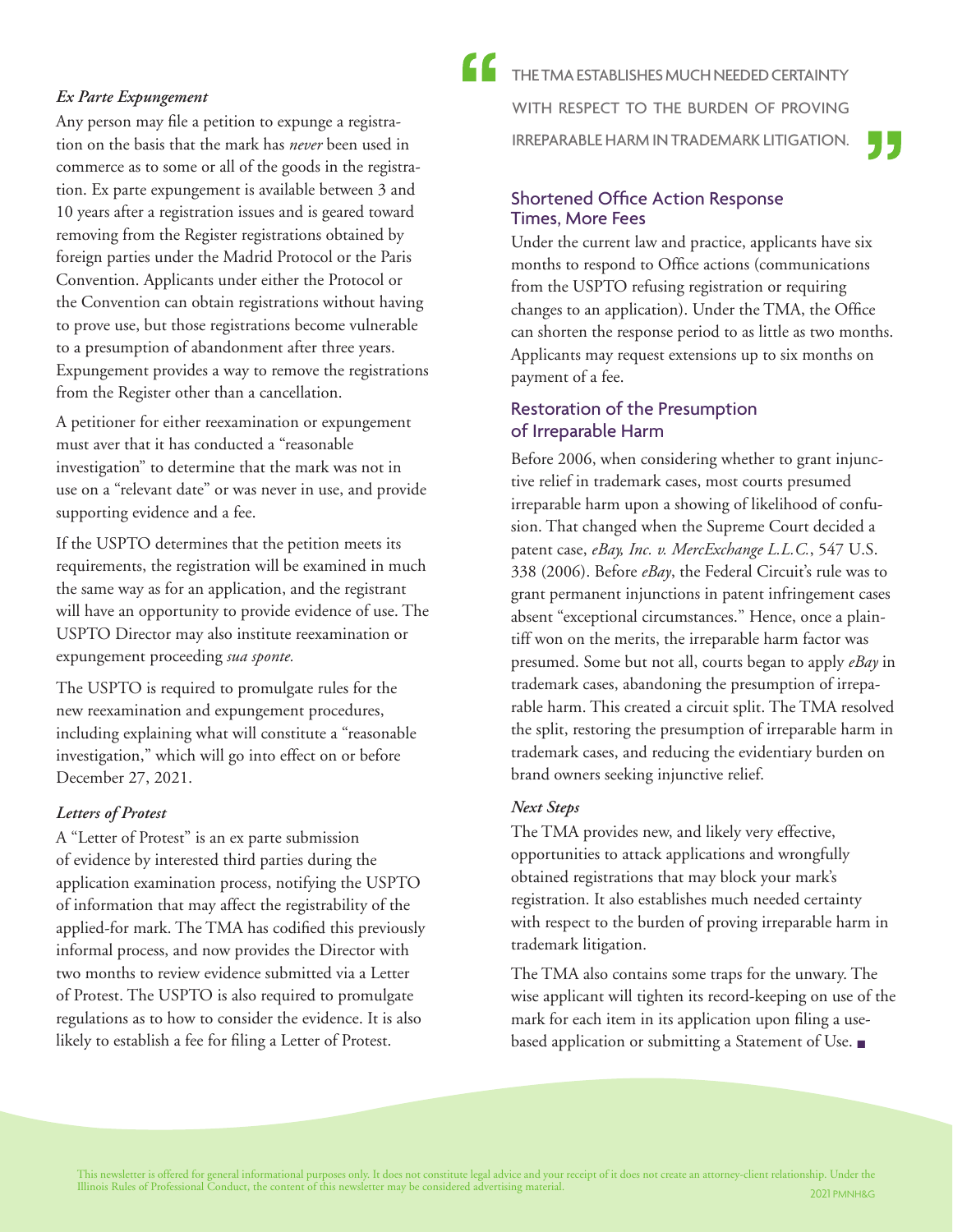

#### NEW ADDITIONS APPOINTMENTS

#### ■ Novaira T. Paul



We are pleased to welcome Novaira Paul as a new associate. Novaira has experience handling all aspects of trademark litigation, prosecution, and counseling. Novaira has represented Fortune 500 companies in IP cases in federal courts and

before the US Patent and Trademark Office. Novaira received her J.D. from Northwestern Pritzker School of Law, where she served as the Deputy Managing Editor of the *Journal of Criminal Law and Criminology* and as Secretary for the Student Bar Association. Novaira currently serves on the Executive Board of the South Asian Bar Association Chicago and is a member of Chicago Women in IP (ChiWIP). Novaira is fluent in four languages and proficient in two. In her free time, Novaira travels and co-hosts a podcast on social issues in the South Asian Diaspora.

#### ■ Joshua A. R. Aldort



We are also pleased to welcome Joshua A.R. Aldort as Counsel. Josh has a diverse legal background including extensive experience in trademark and copyright prosecution, licensing, infringement

and online advertising law. Josh has represented Fortune 500 companies, mid-size and smaller businesses, certification organizations, charitable organizations and individuals. His industry experience includes medical imaging, toy and leisure, food products, telecommunications, nonprofits, social media marketing and advertising, as well as assisting certification organizations in protecting their secure tests and secure test questions. He received his J.D. with a Certificate of International and Comparative Law from Chicago-Kent College of Law, Illinois Institute of Technology. While in college and law school, Josh studied in London and served as a Solicitor's Clerk and a Barrister's Pupil, and assisted in defending clients in courts throughout London.

#### ■ Robert Sacoff



Bob has been appointed Co-Chair of the AIPPI US Group Committee preparing the US National Report on Q277, Registrability of Trade Marks Against Public Order or Morality. That Question will

be on the agenda of the 2021 AIPPI World IP Congress for debate and resolution.

#### PRESENTATIONS

#### ■ Seth Appel



Seth spoke on trademark law for a group of the Small Business Advocacy Council on March 9.

■ Janet Marvel

Janet will speak in a Strafford Live Webinar entitled "Trademark Year in Review: Key Decisions, Trends, and Strategies," on April 27.